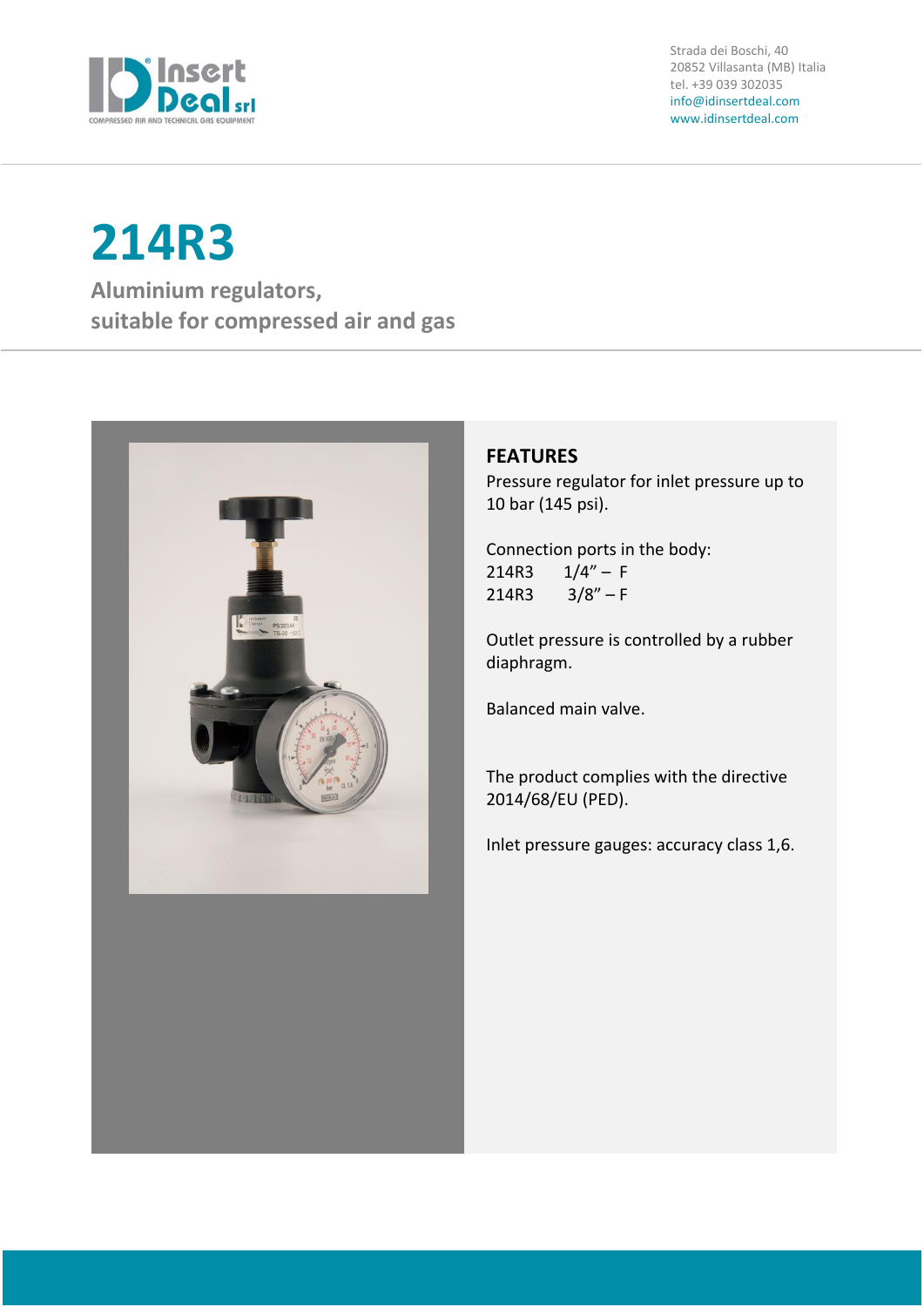## **SPECIFICATIONS**

Regulator weight: ~1 kg (~2.2 lb) Standard version operating temperature -20 °C  $\div$  +60 °C (-4 °F  $\div$  +140 °F) Main valve leakage classification: VI (bubble tight) Flow coefficient:  $Kv = 1.1 Nm<sup>3</sup>/h$  (Cv = 1.29 US gal/min) Degree of protection: IP25 Gauge connections G 1/4 on both sides

## **MATERIALS**

Body and bonnet: aluminium Internal parts: brass Adjusting knob: PA 6.6 Main valve spring: stainless steel AISI 304 Adjusting spring: C85 (not in contact with the fluid) Diaphragm: NBR (two coupled diaphragms NBR+PTFE for EPDM and FPM o-ring version (PTFE in contact with the fluid) O-Ring: NBR (other compounds available on request) Main valve gasket: NBR (other compounds available on request)

## **ACCESSORIES**

M20x1,5 nut for panel mounting Bracket ( 10 pieces package) Overpressure relieving function (only for compressed air)

## **SPARE PARTS**

Gauges Complete kit: net filter, complete main valve, o-rings, assembled diaphragm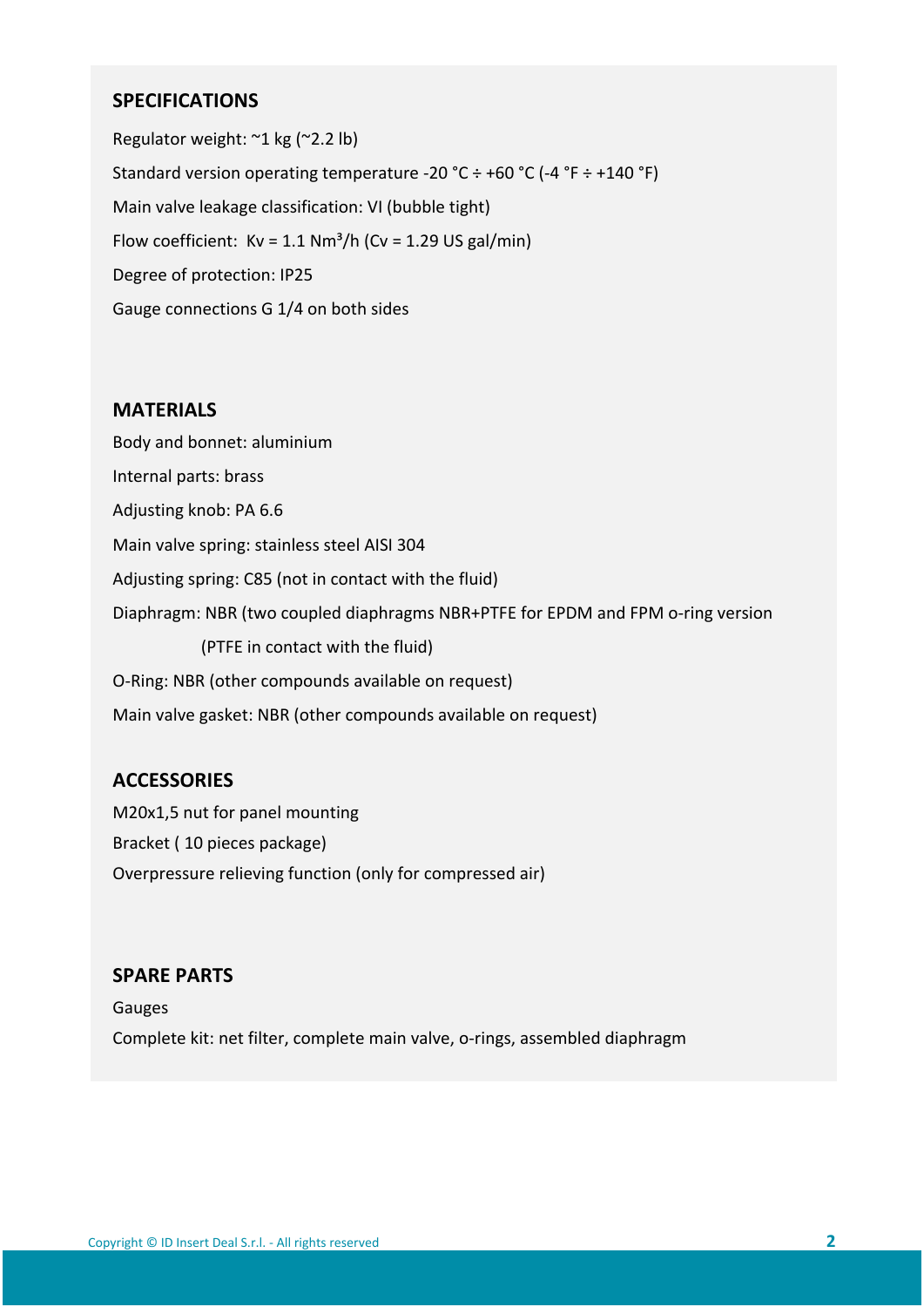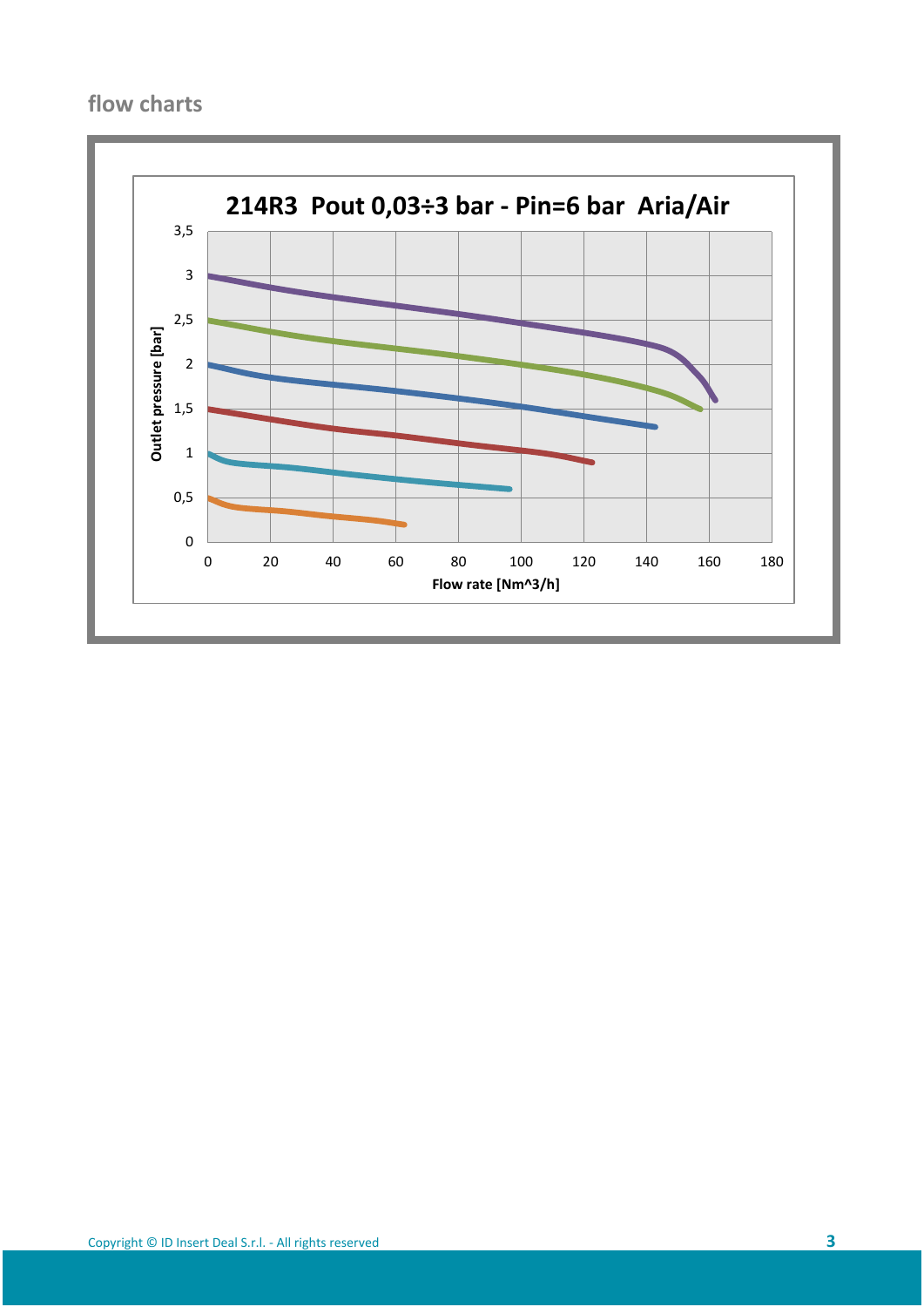# **generating the product code**

| 214R3<br>AA BB CC DD E FF |                                       |                |                     |
|---------------------------|---------------------------------------|----------------|---------------------|
|                           |                                       |                |                     |
|                           |                                       | N <sub>0</sub> | $G1/4-F$            |
| BB                        | Pressione d'ingresso / Inlet pressure | GO             | PS 10 bar           |
| cc                        | Intervallo d'uscita/Outlet range      | A <sub>0</sub> | Pout 0,02 - 1,5 bar |
|                           |                                       | B <sub>0</sub> | Pout 0,03 - 3 bar   |
| <b>DD</b>                 | Tipologia di fluido / Fluid type      | 01             | Relieving           |
|                           |                                       | 97             | <b>NBR</b>          |
|                           |                                       | 98             | <b>EPDM</b>         |
|                           |                                       | 99             | <b>FPM</b>          |
| E                         | Marchiato / Marked                    |                | ID                  |
| FF                        | Accessori/Accessories                 | 00             | Nessun accessorio   |

## **CODE COMPOSITION EXAMPLE**

## **214R3#N0 G0 A0 97 I 00**

**214R3#:** Precision regulator from aluminium casting **N0**: Connection G 1/4 – F **G0:** Maximum inlet pressure 10 bar **A0:** Outlet pressure range 0,02 – 1,5 bar **97:** NBR o-ring **I:** Insert Deal **00:** No accessories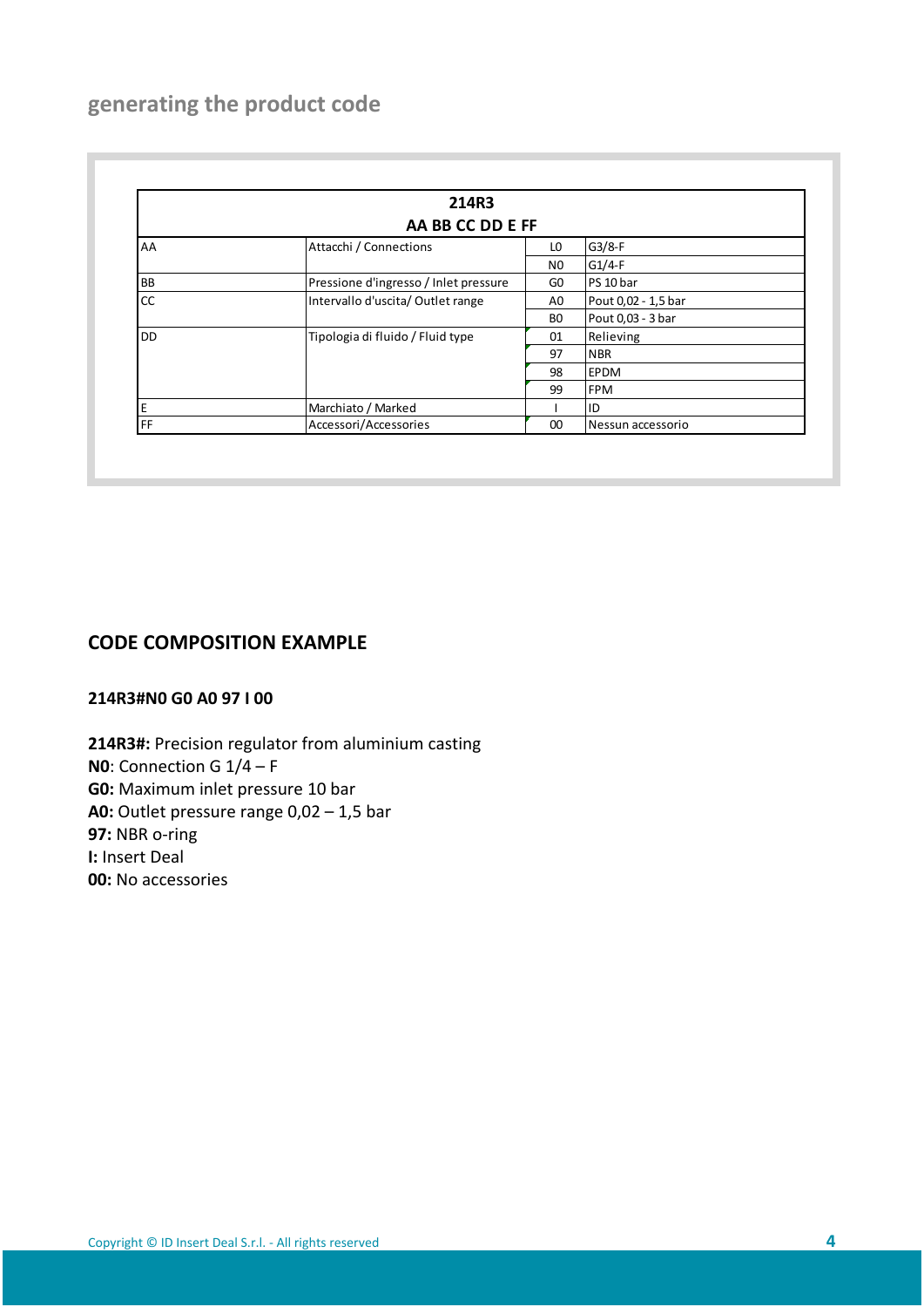